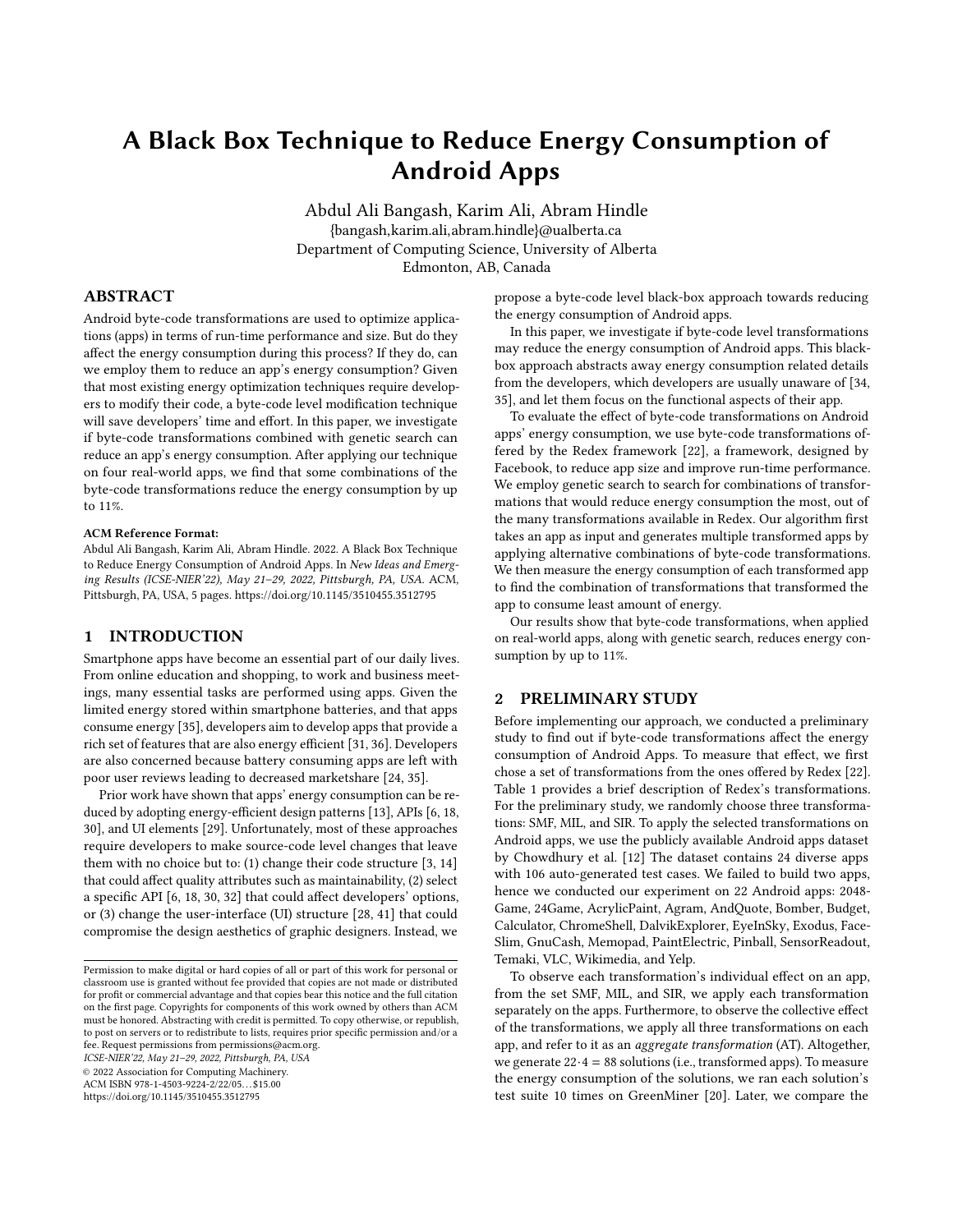energy consumption difference between the best solution (i.e., with the least energy consumption) and the original app. As a result, we observed that byte-code transformations reduced the energy consumption of 12 out of 22 apps, with an average reduction of  $1.24\% \pm 1.96\%$  joules, with an outlier maximum reduction of 7.1% joules for the 24Game app.

Although the results suggest that byte-code transformations affect energy, is every transformation's effect on energy consumption universal? To answer this question, for each transformation, we compare its transformed apps' energy consumption and find that each transformation affects each app differently. For example, AT reduced the energy consumption of VLC but it increased the energy consumption of 24Game. Similarly, SMF reduced the energy consumption of 24Game but it increased the energy consumption of Pinball. To find out if applying byte-code transformations have a similar effect on all the apps, on the energy consumption of the transformed apps, we applied a Wilcoxon Rank Sum Test [\[19\]](#page-4-19) with  $\alpha$  = 0.05. The result implies that each transformation affects each app differently and none of the transformation holds a universal effect on energy consumption.

Since every transformation, when applied individually or collectively on an app, has a different effect, we are left with the question of: "how do we choose transformations that would reduce the energy consumption of an app?" To answer this question, we employ genetic search to find the combinations of transformations that could reduce energy consumption of an app.

## 3 EXPERIMENTAL SETUP

We investigate a set of 17 byte-code transformations to find energy reducing subsets. But if we apply all possible subsets of 17 byte-code transformations on an app, it would yield  $2^{17}$  possible transformed apps. It is impractical to reliably measure the energy consumption of that many apps. As a solution, we employ genetic search to find an effective subset of transformations that could reduce energy consumption.

Genetic search is based on the principles of the theory of evolution [\[17,](#page-4-20) [39\]](#page-4-21). Genetic search samples from a large population of possible solutions, evolves the solutions for a new generation, and keeps sampling and evolving generations in rounds until the best solution is found [\[26\]](#page-4-22). We explain genetic search and how we adopt it in five steps.

1. Initial population. a search-space of 50 random solutions is generated. In our experiment, a solution is a transformed app on which certain transformations have been applied. To generate the initial population, we select apps and the transformations to apply on them.

Selecting real-world apps. Measuring energy multiple times for an app and its possible solutions is time consuming. Therefore, we choose one app from each category in our dataset. The four chosen apps include: 2048Game, a game; ChromeShell, an internet browser; AcrylicPaint, an entertainment app; and Agram, an anagram algorithm utility. The test suite available for these apps is auto-generated and it invokes multiple unique system calls.

Selecting transformations. From the set of transformations that Redex offers, we chose transformations that run separately and

#### <span id="page-1-0"></span>Table 1: A brief description of the byte-code transformations used in this study. (source: https://fbredex.com/docs/)

|       | <b>Type Description</b>                                               |
|-------|-----------------------------------------------------------------------|
|       | (CTP) <i>Constant Propagation</i> Substitute the values of known con- |
|       | stants in expressions.                                                |
| (CPP) | Copy Propagation Replaces the occurrences of targets of               |
|       | direct assignments with their values.                                 |
|       | $(DCF)$ Dead Cade Flinty stine Democra dead and cham mathede          |

- (DCE) Dead Code Elimination Removes dead code from methods. (DSI) Delete Super Interface Ensures that the method arguments
- pass directly through to the super invocation.
- (MIL) Method Inlining Inlines methods that are sufficiently small (or called only a few times).
- (MRA) Minimum Register Allocation Uses graph coloring to use minimum number of registers.
- (PHO) Peephole Optimization Eliminates redundant code patterns.
- (RDB) Remove Duplicate Blocks Removes duplicate blocks.
- (REC) Remove Empty Classes Removes classes with nofunctionality.
- (ROI) Reorder Interfaces Reorders Interface list for each class to improve the linear walk of list.
- (RBI) Rebind Invocations Rebinds all invocations of a virtual method or interface to their most abstract type.
- (RGT) Remove Gotos Removes gotos that are chained together by rearranging the instruction blocks to be in order.
- (RSM) Remove Synthetic Methods Removes synthetic methods by javac.
- (RUC) Remove Unreachable Code Removes un-reachable methods, fields and classes.
- (SIR) Single Interface Removal Removes interfaces that are implemented only once.
- (SMF) String Minification Minify constant string literals to reduce APK size.
- (SBR) Synthetic bridge removal Removes bridge methods that javac creates to provide argument and return-type covariance.

<span id="page-1-1"></span>

## Figure 1: An example of applying two different combinations of three transformations on an app to generate a search space of two possible solutions (transformed apps).

excluded the ones that enable or depend on other transformations. As a result, we use a set of 17 byte-code transformations (Table [1\)](#page-1-0).

Applying 17 transformations with their possible combinations on an app would generate 2<sup>17</sup> transformed apps. To conservatively generate an initial population search-space, we start by applying 50 random combinations of 17 transformations to an app. These 50 combinations generate 50 solutions that represent the initial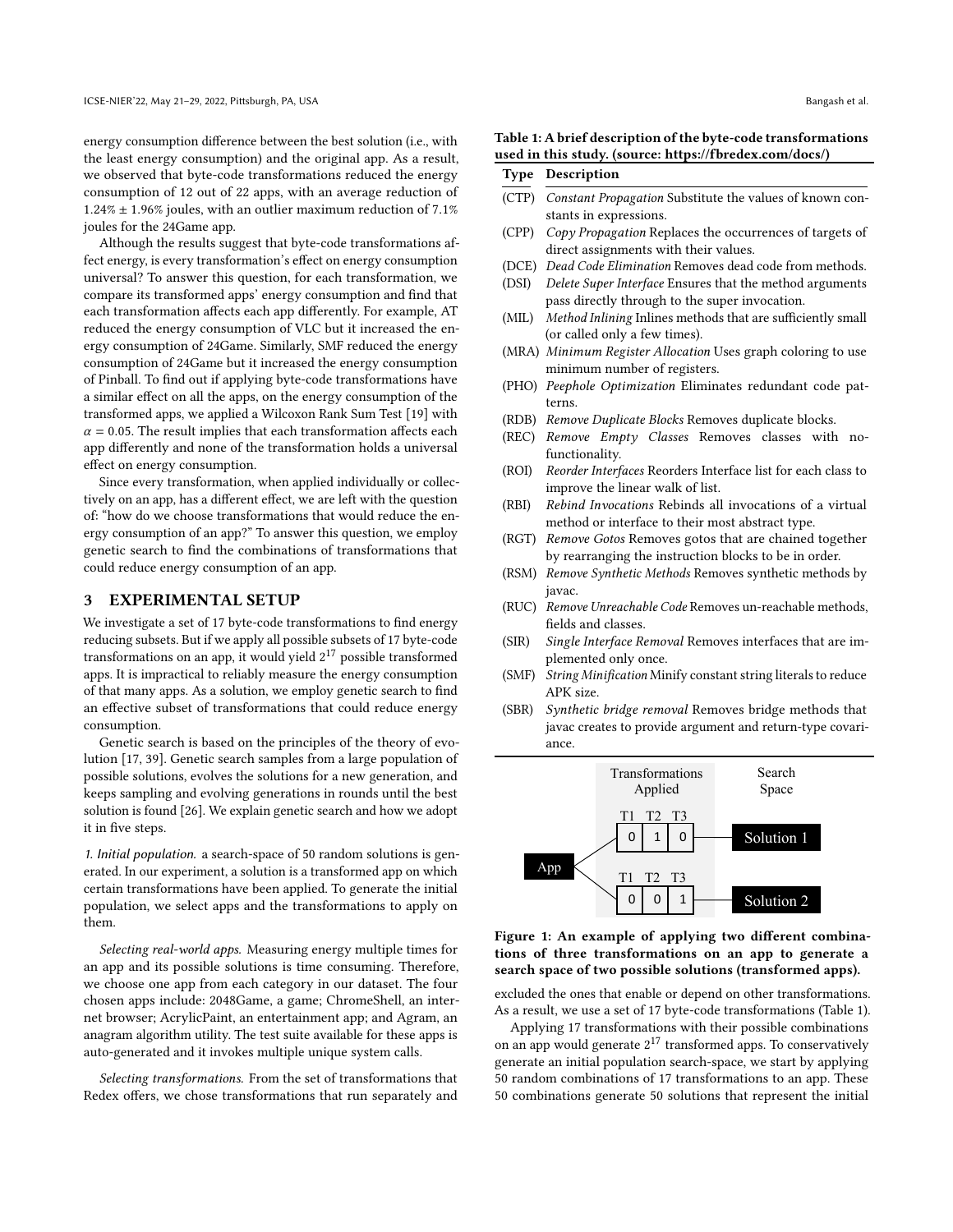A Black Box Technique to Reduce Energy Consumption of Android Apps **ICSE-NIER'22, May 21-29, 2022, Pittsburgh**, PA, USA

population of each app. We represent each solution as a 17-bit vector that shows which transformations were applied to the solution. Each index of the bit-vector represents a specific transformation, and its value 0/1 represents if that transformation was applied or not. Figure [1](#page-1-1) shows an example of how 3 types of byte-code transformations, when applied with two different combinations to an app, yield two different solutions (i.e., transformed apps) in a search space.

2. Fitness function. The solutions in the initial population and its successive generations are evaluated using a fitness function. A fitness function evaluates each solution's performance and assigns it a fitness score. In our case, fitness function measures the energy consumption of each solution and assigns inverse of the energy measured as a fitness score to that solution.

Energy Measurement. To accurately measure energy, we use GreenMiner [\[20\]](#page-4-18), a hardware-based energy measurement tool that runs on Galaxy Nexus running Android OS 4.2.2; an Arduino Uno; and an Adafruit INA219 current sensor for monitoring power usage. We calculate the energy of the original app and its solutions in Joules (J). For accurate energy measurement, we run each solution's test 3 times. To aggregate the results, we calculate median energy consumption. Due to the error within energy measurements, median is the metric often used for aggregating energy results [\[20\]](#page-4-18). The fitness score of the solution is set to the inverse of the calculated energy consumption, this is to ensure a higher fitness score for lower energy consumption.

3. Selection. For each successive generation, a sample from the existing population is selected to develop a new generation. Depending on the selection technique adopted, solutions can be selected on the basis of their fitness scores, or solutions can be randomly sampled from the population.

For selection, we applied the elitist selection strategy [\[2\]](#page-4-23) and the tournament selection strategy [\[7\]](#page-4-24). Elitist selection allows to pass a number of solutions with the best fitness score to the next generation. For elitist, we kept its value to 2 solutions, i.e., forwarding 2 best fitness score solutions in population to the next generation. In tournament selection, multiple solutions are sampled randomly from the population, and the solution with the highest fitness score is selected. We apply tournament selection twice and select two solutions, a pair, to perform the next step in genetic search.

4. Crossover and mutation. This process increases diversity in the search-space.

Crossover. We apply uniform crossover [\[15\]](#page-4-25) among the previously selected pair of solutions. Using each half of the bit-vector values from each solution in the pair, two new solutions are generated and added to the next generation.

Mutation. Mutation is applied, with a certain probability, on each solution's bit-vector values. We perform mutation [\[21\]](#page-4-26) on the population by flipping the bits of all solutions' 17-bit vectors with a probability of 1/17.

5. Termination. This step of genetic search takes place when there has not been any significant progress in the fitness score of the solutions for several generations, or if several number of generations

<span id="page-2-0"></span>

Figure 2: Optimal solutions' energy consumption in the search-space. The x-axis indexes the solutions of each app.

have been evaluated without conclusion. We iterate the process of selection, mutation, and crossover until the termination criteria is reached. We terminate genetic search when either the energy has not improved in the last 10 generations or a total of 20 generations have been evaluated. We chose this termination criteria according to the cost that we can bear in terms of test execution time and energy measurement time.

## 4 RESULTS

After running genetic search separately on four real-world apps, we get the following results.

Benefits of employing genetic search. Genetic search reduces the energy consumption for AcrylicPaint (0.42%), ChromeShell (1.15%), Agram (1.79%), and 2048Game (11.05%). Energy consumption may be reduced even further if the size of population (i.e., exploration) and the number of generations (i.e., exploitation) are increased [\[27\]](#page-4-27). We have also investigated if a developer may simply apply all transformations to reduce energy consumption. In Table [2,](#page-3-0) [All Trans](#page-0-0)[formations Solution Energy](#page-0-0) [\(AT\)](#page-0-0) shows that if developers apply all transformations on an app, it might in fact increase the energy consumption of an app.

Exploration effectiveness of the proposed technique. We measured the variation of energy consumption of those optimal solutions that performed better than the original app. Figure [2](#page-2-0) shows that the [stan](#page-0-0)[dard deviation](#page-0-0) [\(SD\)](#page-0-0) of the optimal solutions' energy consumption (joules %) is 6.91% among 234 solutions of 2048Game, 0.31% among 116 solutions of AcrylicPaint, 1.32% among 637 solutions of Agram, and 0.95% among 106 solutions of ChromeShell. The [SD](#page-0-0) values show how much the energy consumption of the optimal solutions varied in the search-space. For further inspection, the exploration effectiveness of our technique may be determined by comparing the [SD](#page-0-0) of the optimal solutions' energy consumption with another evaluation of the proposed technique that has different population size, genetic operators, or termination criteria.

Cost effectiveness of the proposed technique. Table [2](#page-3-0) presents the estimated cost in terms of time consumption to find the most energy optimal solution for an app. In the table, Test suite exec. represents the total time to run a solution's test suite. For reliable energy measurement, we executed each solution's test suite 3 times. Solutions explored are the number of solutions explored in the search-space. Analysis time represents the overall time (actual cost of our technique) in hours to explore all the generations of the search space,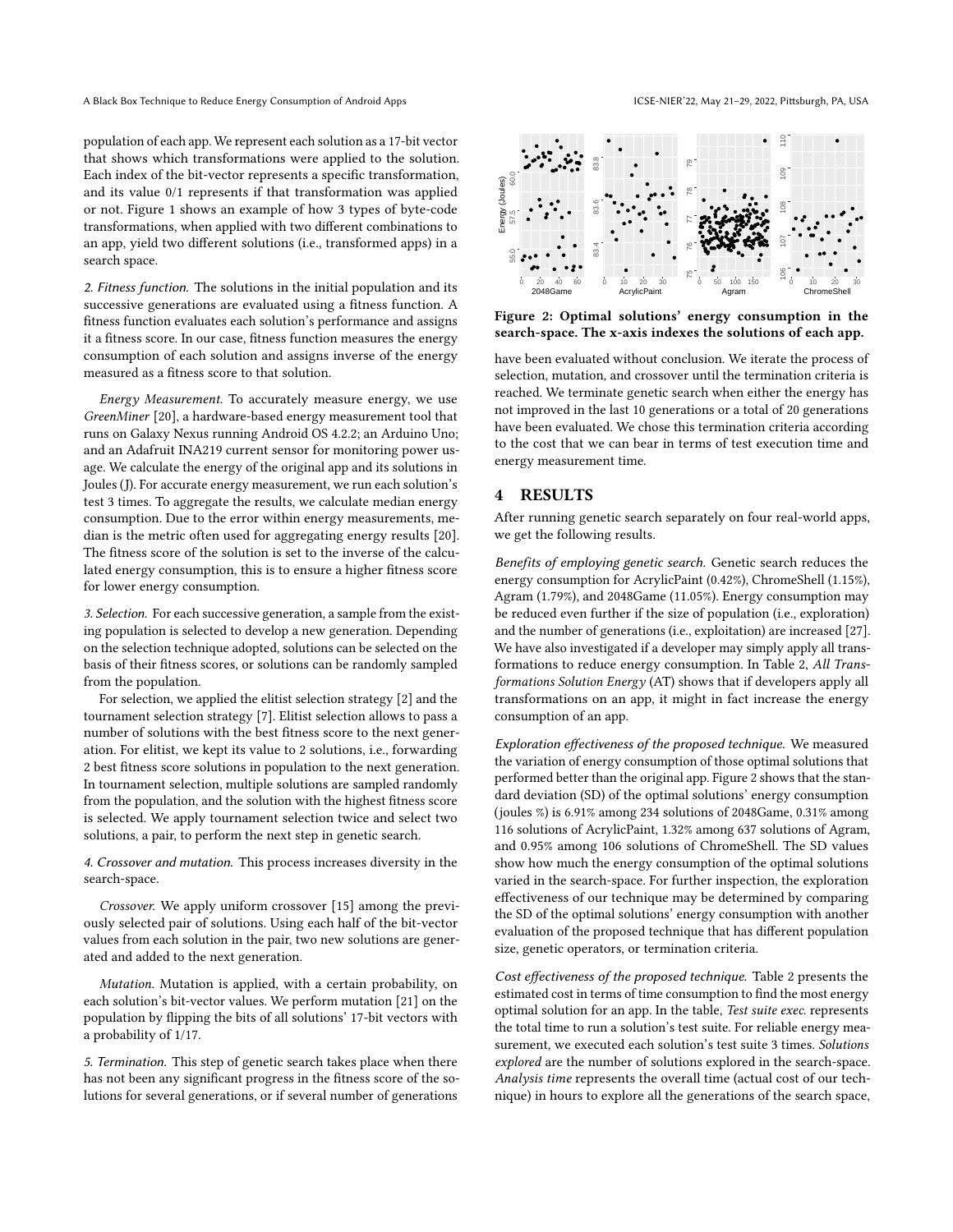<span id="page-3-0"></span>Table 2: A comparison between the energy consumption of Apps' original version and their best solution. Energy improvement shows the energy optimized using genetic search. Test suite execution is the time to run a test suite. Solutions explored are the number of solutions explored in genetic search. Analysis time shows the overall time spent for genetic search.

| Apps         | <b>Original App</b><br>Energy (Joules) | <b>Best Solution</b><br>Energy (Joules) | <b>All Transformation</b><br>Sol. Energy (Joules) | Energy<br><b>Reduction</b> (%) | Test suite<br>exec. (s) | Solutions<br>explored | <b>Analysis</b><br>time (hrs) |
|--------------|----------------------------------------|-----------------------------------------|---------------------------------------------------|--------------------------------|-------------------------|-----------------------|-------------------------------|
| 2048Game     | 60.31                                  | 53.64                                   | 55.52                                             | 11.05%                         | 60                      | 234                   | 11.7                          |
| AcrylicPaint | 83.62                                  | 83.27                                   | 83.74                                             | 0.42%                          | 95                      | 116                   | 9.2                           |
| Agram        | 76.39                                  | 75.02                                   | crashed                                           | 1.79%                          | 77                      | 637                   | 40.9                          |
| ChromeShell  | 107.18                                 | 105.95                                  | crashed                                           | 1.15%                          | 100                     | 106                   | 8.9                           |

<span id="page-3-1"></span>Table 3: Difference in size of the original app and its best solution. Overall Diff. includes resource, binary code, and meta files, while classes.dex includes binary code.

|              |          | Application Overall Diff. Diff. in classes.dex |
|--------------|----------|------------------------------------------------|
| 2048Game     | $+0.37%$ | $-23.46%$                                      |
| AcrylicPaint | $-0.07%$ | $-0.66%$                                       |
| Agram        | $-0.16%$ | $+0.30%$                                       |
| ChromeShell  | 0.02%    | $-1.26%$                                       |

which includes test suite execution, energy measurement and result aggregation. The overall cost of running genetic search on the selected apps is 9–41 hours. This cost is quite reasonable given the fact that reducing energy consumption would be the final step in the release process.

## 5 RELATED WORK

Genetic algorithms have been employed to reduce energy consumption of smart buildings [\[42\]](#page-4-28), wireless networks [\[23\]](#page-4-29), subway trains [\[8\]](#page-4-30), grid systems [\[25\]](#page-4-31), and also smartphone apps.

For software, genetic search has previously been used to find energy efficient libraries [\[10,](#page-4-32) [30\]](#page-4-8). Genetic search has been used to address matrix multiplication energy tuning [\[4\]](#page-4-33), energy efficient SAT solver [\[9\]](#page-4-34), and energy efficient assembly code exploration [\[38\]](#page-4-35). The closest work is by Georgiou et al. [\[16\]](#page-4-36), Pallister et al. [\[33\]](#page-4-37), in which they found out the effect of the GCC and LLVM compiler configurations on energy consumption. However, since their approach was evaluated on embedded systems' benchmarks, their results can not be generalized over real-world Android apps running on a smartphone device.

#### 6 DISCUSSION

Out of 17! possible combinations of byte-code transformations some combinations reduced energy consumption. To investigate the reasons of this reduction effect, we study the effect of byte-code transformations on the structure of the apps.

To analyze the difference between the best solution and the original app, we used APK Analyzer [\[1\]](#page-4-38). Table [3](#page-3-1) shows the size difference between the best solution and the original app. The overall difference includes the binary code, resource files, and meta files for the app. The difference in classes.dex indicates the size difference in the binary code. Classes.dex also keeps the code's structural information.

To further investigate the structural difference, we extract [Chi](#page-0-0)[damber and Kemerer object-oriented metrics](#page-0-0) [\(CKJM metrics\)](#page-0-0) [\[40\]](#page-4-39)

from classes.dex. In literature, a sub-set of [CKJM metrics](#page-0-0) have proven to have a correlation with energy consumption [\[37\]](#page-4-40). We used CKJM tool [\[40\]](#page-4-39) to measure the difference between the original app and its best solution for those [CKJM metrics](#page-0-0) that have strong correlation with energy, such as [Depth of Inheritance Tree](#page-0-0) [\(DIT\)](#page-0-0), [Number of Immediate Sub-classes](#page-0-0) [\(NOC\)](#page-0-0), [Coupling between Object](#page-0-0) [\(CBO\)](#page-0-0) and [Afferent Coupling](#page-0-0) [\(Ca\)](#page-0-0). For 2048Game, we observed the following changes: [DIT](#page-0-0) +28.3%, [NOC](#page-0-0) -100% and [CBO](#page-0-0) +0.3%. For ChromeShell, we observed the following changes: [CBO](#page-0-0) +1% and [Ca](#page-0-0) +1.62%. For AcrylicPaint and Agram, only those metrics got affected that do not have any correlation with energy. [DIT](#page-0-0) has a positive correlation while [NOC, CBO](#page-0-0) and [Ca](#page-0-0) have negative correlation with energy consumption [\[37\]](#page-4-40). Therefore, for ChromeShell, the change in [CBO](#page-0-0) and [Ca](#page-0-0) might be one of the reasons for energy reduction. However, for the remaining apps, the reasons of energy reduction remain inconclusive and require further investigation.

## 7 FUTURE PLANS

In the future, a multi-objective study can be carried out to reduce energy consumption and app size while improving run-time performance simultaneously. To improve our technique, an automated approach can be adopted to keep a balance between exploration and exploitation in genetic search [\[27\]](#page-4-27). The exploration speed can be improved by adopting a software based energy estimation model [\[11\]](#page-4-41). Other metrics like CKJM can be compared to find out what else made byte-code transformations reduce energy consumption. Furthermore, to save developers time, our collected dataset [\[5\]](#page-4-42) that includes transformed apps' binary code, structural information, and energy measurements, can be used to train a model that could predict the best transformations for an app.

## 8 CONCLUSION

Byte-code transformations affect the energy consumption of Android apps, but they do not have a universally positive effect. We show that applying all byte-code transformations on an app could increase its energy consumption. To find the combination of transformations that reduces energy of an app, we presented a technique for selecting byte-code transformations using genetic search. The proposed approach have reduced the energy consumption of 4 realworld apps by up to 11%.

Using the proposed approach, developers do not have to modify the code structure or user interface of their apps. Developers can instead focus on the functional requirements, without worrying about the energy related technical details of their apps.